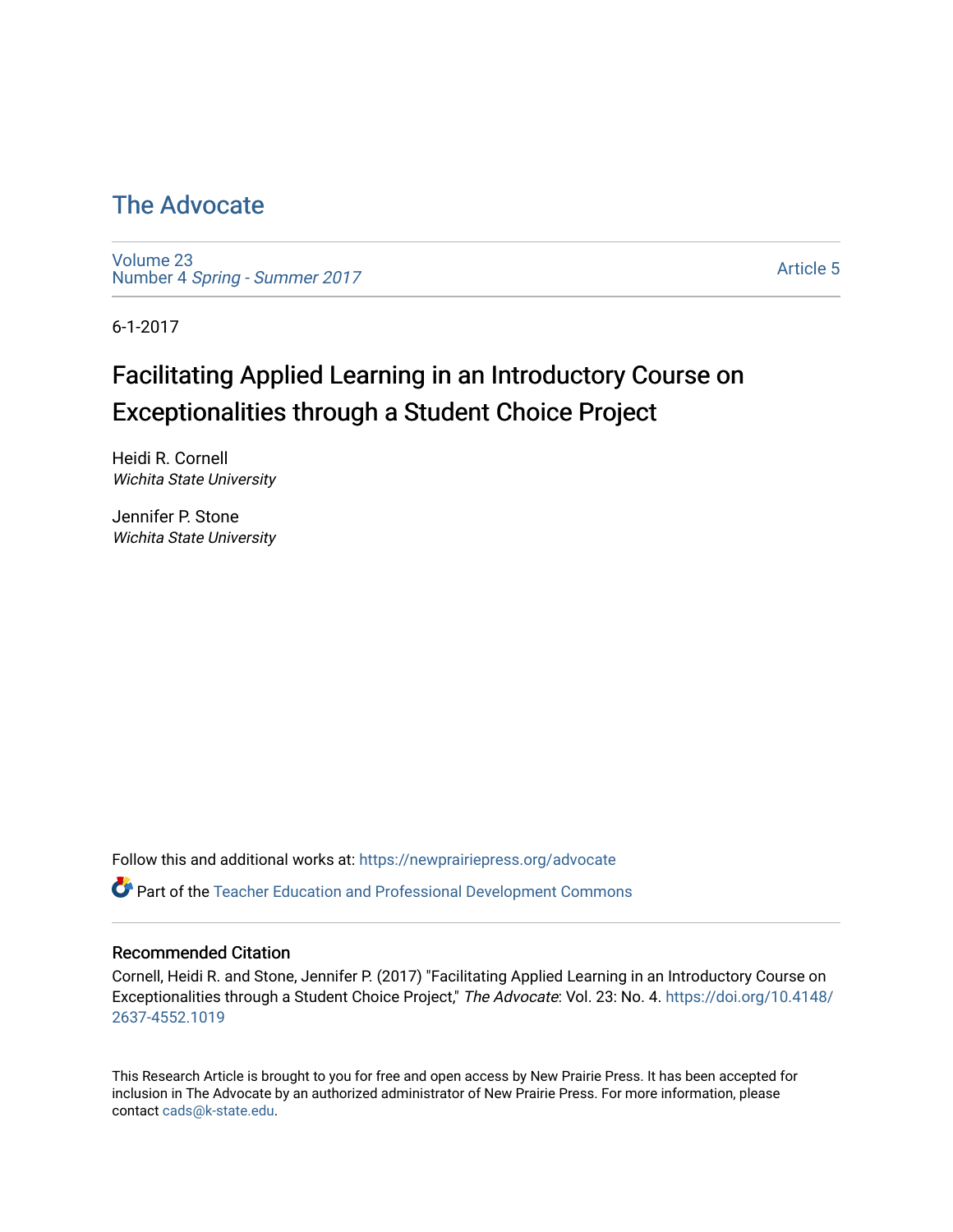# Facilitating Applied Learning in an Introductory Course on Exceptionalities through a Student Choice Project

## Abstract

Many beginning teachers feel unprepared to teach students in their inclusive classrooms. Preservice teachers may need applied learning experiences, intentionally focused on understanding of individuals with disabilities as human rather than as their disability or label. This paper shares an applied learning project couched in the principles of Universal Design for learning completed by students in a course about disabilities. Two Student Choice Project examples are shared to demonstrate the process for completion and to provide preliminary evidence of how this project facilitated transformation of student perceptions, built awareness, and improved openness and objectivity in understanding individuals with disabilities.

### Keywords

applied learning, student choice, exceptionalities, disability, teacher education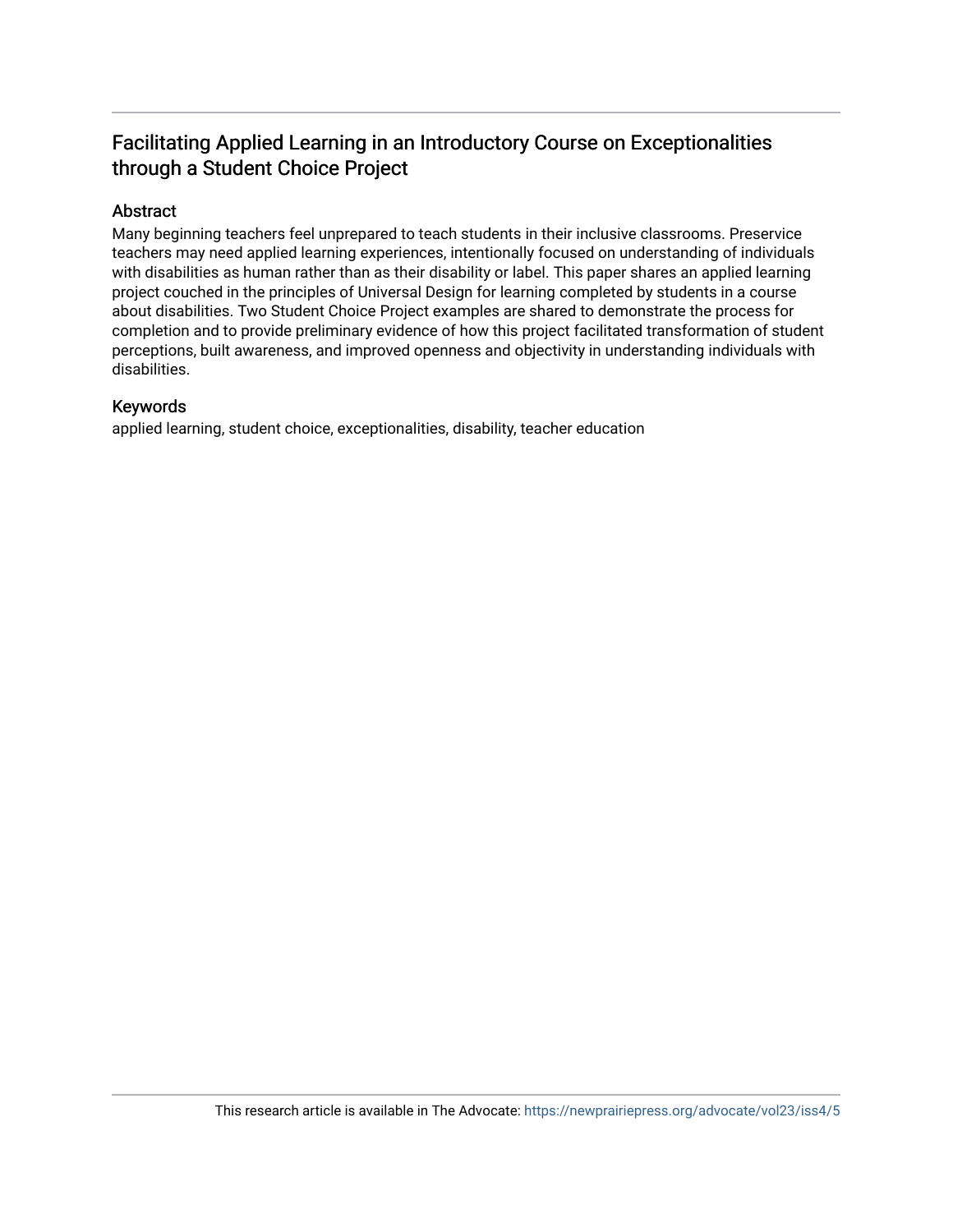## **Facilitating Applied Learning in an Introductory Course on Exceptionalities through a Student Choice Project**

## **Heidi R. Cornell Jennifer P. Stone Wichita State University**

#### **Abstract**

Many beginning teachers feel unprepared to teach students in their inclusive classrooms. Preservice teachers may need applied learning experiences, intentionally focused on understanding of individuals with disabilities as human rather than as their disability or label. This paper shares an applied learning project couched in the principles of Universal Design for learning completed by students in a course about disabilities. Two Student Choice Project examples are shared to demonstrate the process for completion and to provide preliminary evidence of how this project facilitated transformation of student perceptions, built awareness, and improved openness and objectivity in understanding individuals with disabilities.

## *Keywords:* **applied learning, student choice, exceptionalities, disability, teacher education**

Applied learning is an approach to education providing students with direct application of skills, theories and models (Ash & Clayton, 2009). Applied learning experiences in teacher education typically take place outside of the traditional classroom where students are able to actively engage in connecting theory to practice through multiple field experiences in school settings (Korthagen & Kessels, 1999; Tom, 1997; Zeichner, 2010). These experiences not only allow for practical application of knowledge and skills, but are required by accrediting bodies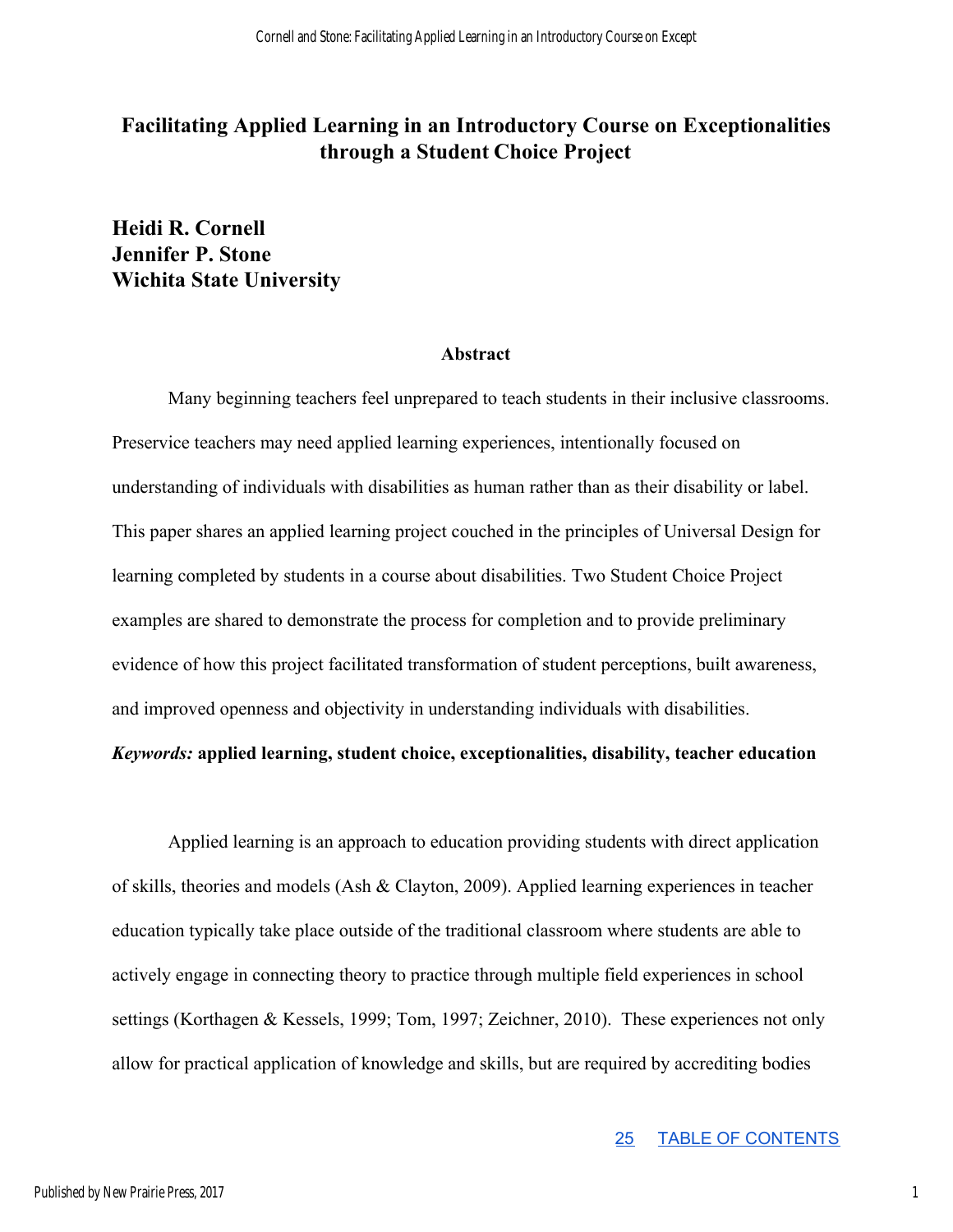both at state and national levels (e.g. Council for the Accreditation of Educator Preparation; CAEP). Over the years, as teacher education has grown into its own researched and evidence based discipline, applied learning experiences have taken on more structure and deliberate execution (Barnes, 2016; Bullough, Young, & Draper, 2004; Feiman-Nemser, 2001). Early student teaching experiences were short and solitary, such that programs in the 1970s had future teachers working in classrooms for as little as two weeks just before they graduated and received certification. Today, there are programs that require anywhere from 3-6 field experiences before the final field experience, and culminating teaching internships anywhere from 8 weeks to two semesters long (Bullough, Young, & Draper, 2004). While these field experiences, practica, internships, and other applied learning experiences have gained importance and have shown an increase in preservice teacher confidence when teaching and working with general education students (Darling-Hammond, 2014), newly certified general education professionals are still left feeling unprepared for teaching students with disabilities in their inclusive classrooms (Forlin & Chambers, 2011).

Many teacher education programs include some cursory preparation for teaching children served in special education. This is usually done in the form of an introductory or survey class related to disability or special education taken early in the coursework of teacher preparation programs. Still, few programs prepare preservice teachers beyond a single course. There is some research to suggest that these introductory courses do indeed improve positive attitudes towards inclusion (Ajuwon et al., 2012), which suggests that preservice teachers who take such courses leave their preparation programs more motivated and welcome to the idea of teaching in an inclusive and diverse classroom than their peers who do not. However, evidence suggests that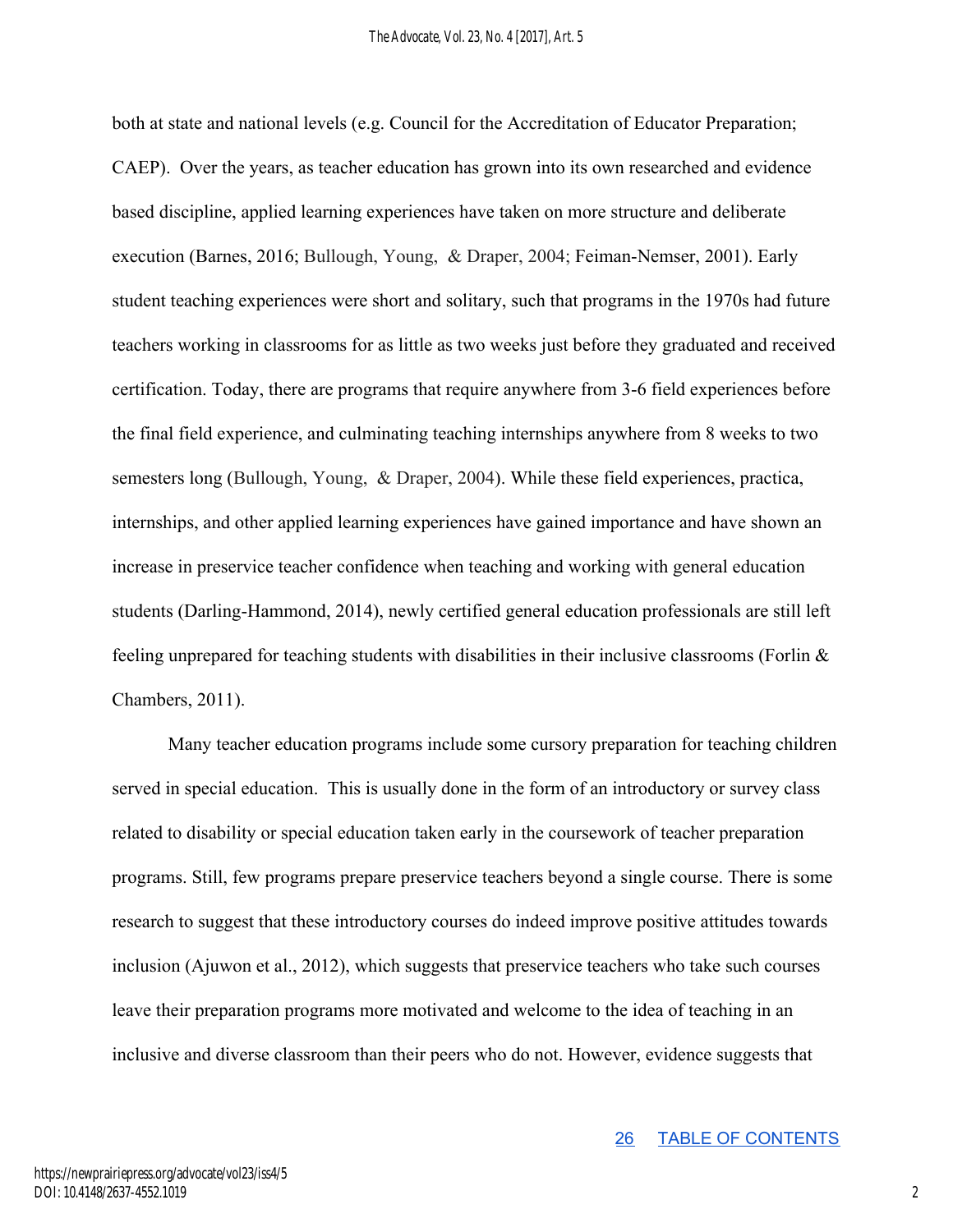these teachers still feel concerned, stressed, and unprepared when they have students with disabilities in their classroom (Forlin & Chambers, 2011). This is troubling due to the increasing number of students served in the general education classroom (U.S. Department of Education, 2016). In fact, approximately 95% of children with disabilities being served under the Individuals with Disabilities Education Improvement Act (IDEA) are educated at some point during their day in the general education classroom (U.S. Department of Education, 2016). Thus, it is imperative that general education teachers are comfortable and prepared to teach, understand, and connect to students with variety of needs and characteristics.

It may be that there is an absence of an explicit focus on understanding children with disabilities in current applied learning experiences included as part of current teacher preparation programs. For example, preservice teachers may not be directed to specifically work with students with disabilities in the general education classroom, or when they do, they may not even understand which students have been identified with a disability. Without this connection preservice teachers are unable to reflect on their experiences. More importantly though, even when or if given the opportunity to work with students with disabilities in the classroom, preservice teachers are missing the opportunity to critically reflect on the traditional understandings of disability. Thus, working with students with disabilities inside the classroom in the traditional role as a teacher does not allow preservice teachers to understand students with disabilities on a deeper level. It does not allow preservice teachers to see these students as people rather than their label or disability category. When a student with a disability is viewed as a label or a disability rather than as a human, it creates a sense of uncertainty and/or concern about how to interact and teach them. To properly train preservice teachers to be prepared to work with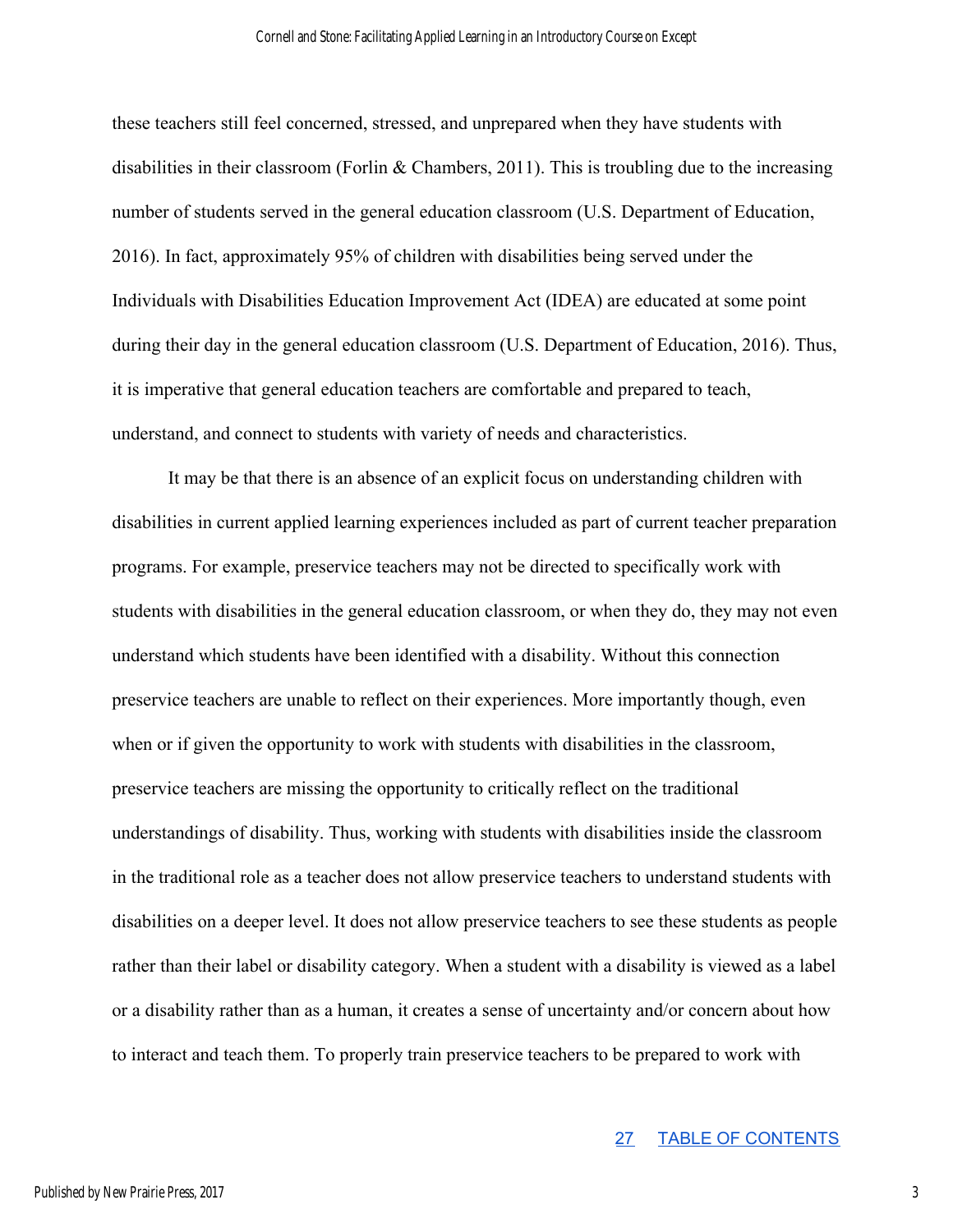students with disabilities in their classroom, they must have exposure to these students outside of the classroom environment and more importantly, outside of the traditional student-teacher practica hierarchy (Rao & Petroff, 2011). It is suggested that this kind of experience will create opportunities for preservice teachers to challenge the dominant views of disability and see students who have disabilities as people with culture, experiences, likes, loves, and characters (Rao & Petroff, 2011). This type of knowledge construction will assist these teachers in developing more person-centered approaches (Roberts, Lyon, Tausch, 2014) to working with people with disabilities.

The purpose of this paper is to share an applied learning project couched in the principles of Universal Design for Learning completed by students in a course about disability and special education. In addition, this paper shares an example of a student project to provide evidence of how this project facilitated transformation of student perceptions, built awareness, and improved openness and objectivity in understanding individuals with disabilities.

#### **The Student Choice Project**

The Student Choice Project is a culminating project grounded in Universal Design for Learning (Rose and Meyer, 2002) assigned to undergraduate preservice teachers enrolled in a course about disability and special education. Throughout the semester students are exposed to multiple means of representation (guiding principle 1of UDL), such that the information for the project, or the learning to be applied is represented throughout the semester in various ways. Students are asked to read, listen to lectures, participate in hands on activities, discussions, papers, and various small group presentations. The student choice project also provides an opportunity for students to engage in multiple ways (guiding principle 2 of UDL) with the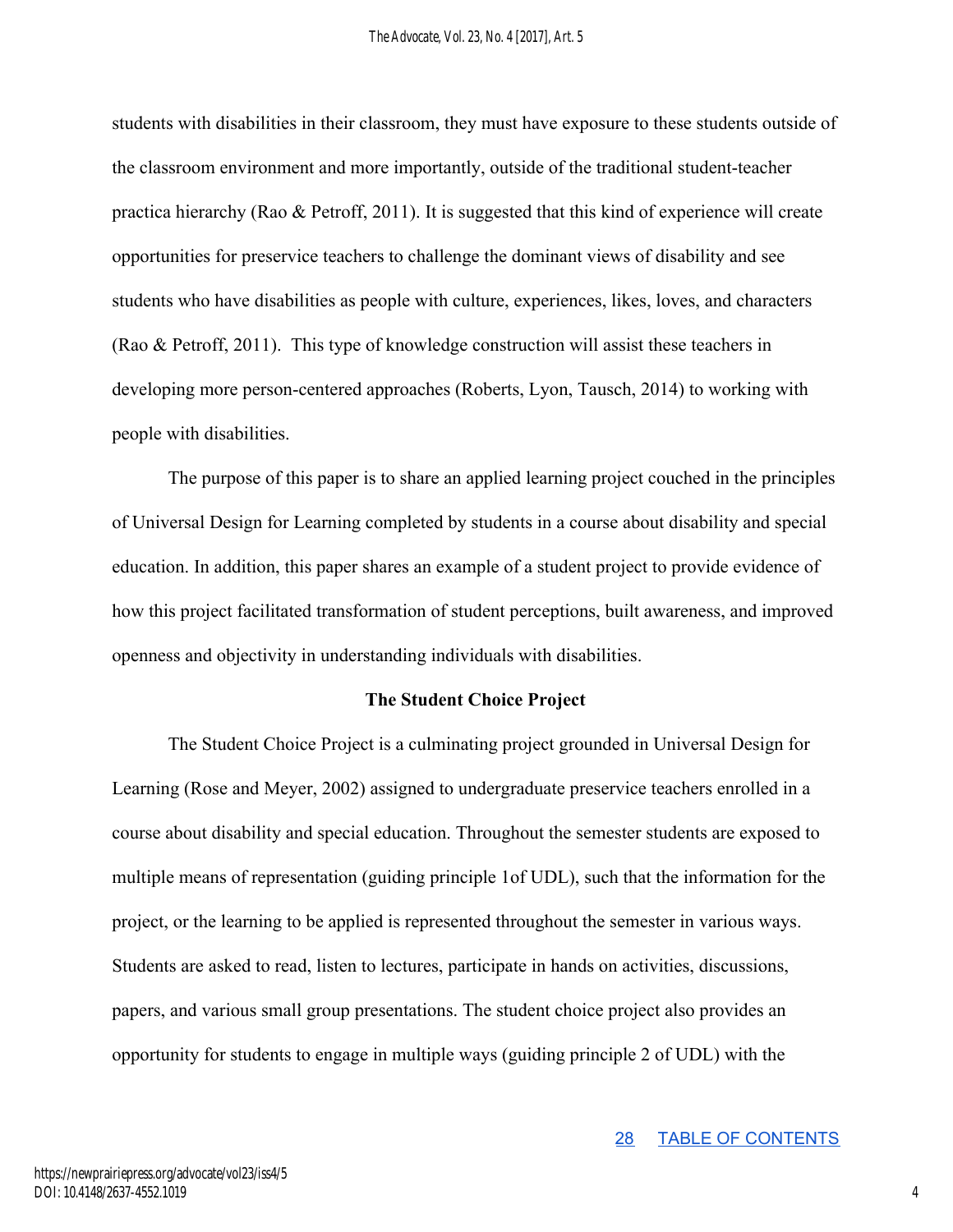information learned throughout the semester. For example, students have the freedom to choose a topic, the time, and the way in which they want to apply their learning, as well as which experience they will arrange. Moreover, each student is self-directed to design a learning experience that engages him/her in a way that best fits his or her own learning needs. Last, students are asked to express their learning in one of a variety of ways (guiding principle 3 of UDL). For example, students are not only asked to write a traditional paper, but they are asked to show what they learned to the class through the presentation of an aesthetic representation of their choice. The Student Choice project is designed to transform perceptions and build awareness through engaging students in critical reflection related to disability through immersing themselves in an applied learning experience of their choice. There are four distinct required components of this project, which include: 1) the project proposal, 2) the applied learning experience, 3) the critical reflection paper, and 4) the presentation of aesthetic expression of learning. Each of these components and their importance are discussed in more detail in the following sections.

#### **Student Choice Project Proposal**

Students are introduced to Student Choice Project and its various components during the first week of class. Students are asked to choose a project that allows them to think critically and engage with the disability community. Specifically, students are asked to try to do something new. Students are then given a deadline for submitting their project proposal for instructor approval. Students are asked to include the following in the Student Choice Project proposal: 1) a brief description of the applied learning experience that is designed by the student, 2) an explanation of why they chose their particular experience, 3) a plan for evidencing the time spent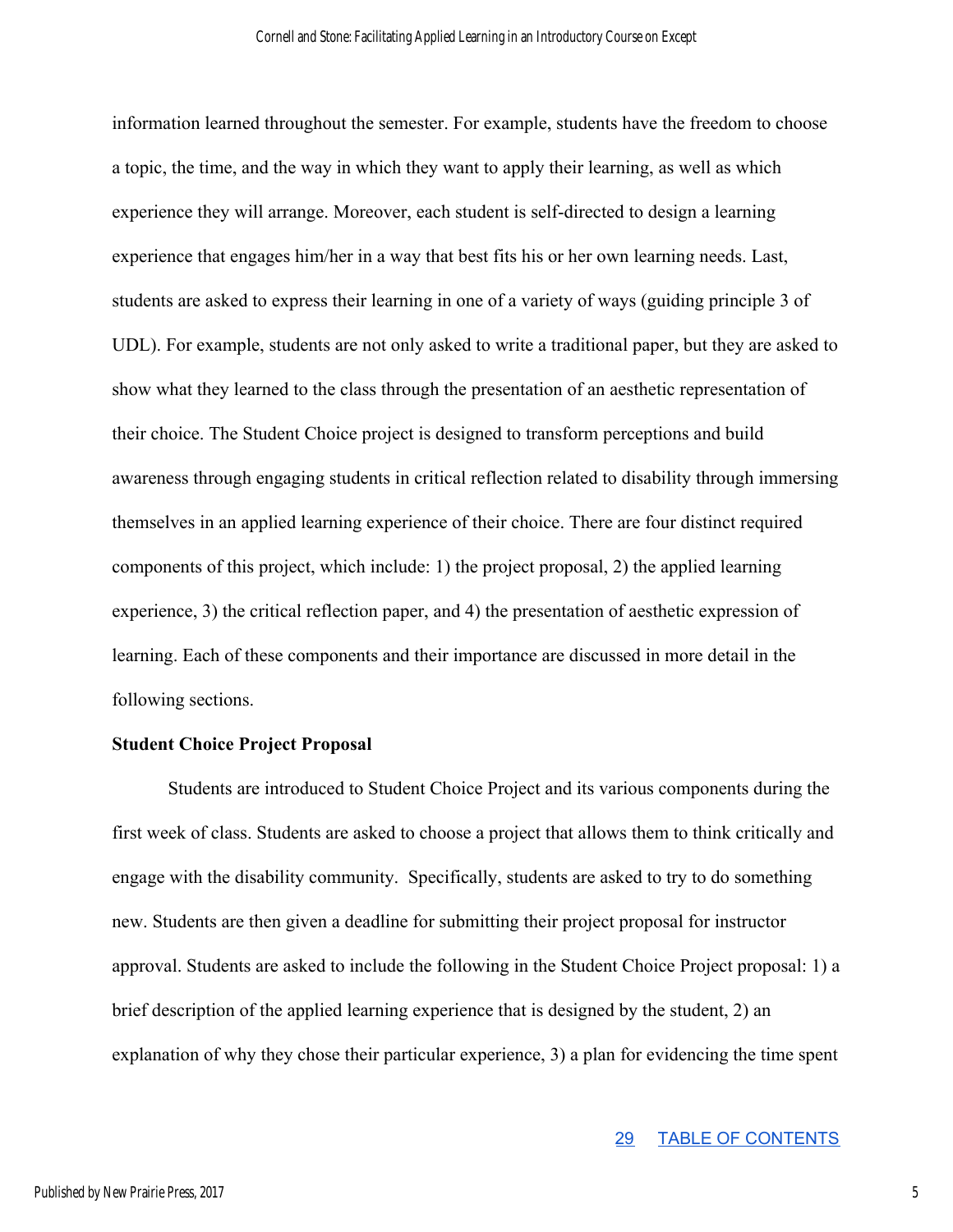immersed in their project, and 4) their ideas for an aesthetic representation they might create and present to their peers during the final week of the semester. The purpose of the project proposal is to guide students in thinking about and planning for their experience. However, it is important to be flexible and show willingness to allow students to change and mold their learning experiences throughout the semester.

To assist students in designing their applied learning experience, a list of project ideas is shared with students in the project guidelines, but students are not limited to completing a project on this list (see *Table 1*).

| Table 1                |                                                                                                                                                                                                            |
|------------------------|------------------------------------------------------------------------------------------------------------------------------------------------------------------------------------------------------------|
| Project Ideas          |                                                                                                                                                                                                            |
| You Decide             | Your choice                                                                                                                                                                                                |
| Spend a day            | Make arrangements to spend time with an individual with an<br>disability                                                                                                                                   |
| Interviews             | Conduct interviews with at least 5 different people who work in the<br>special education and/or disability field. This can include teachers,<br>community service providers; elected representatives, etc. |
| Hang out with a family | Spend 8-10 hours hanging out with an individual with an disability<br>and his or her family.                                                                                                               |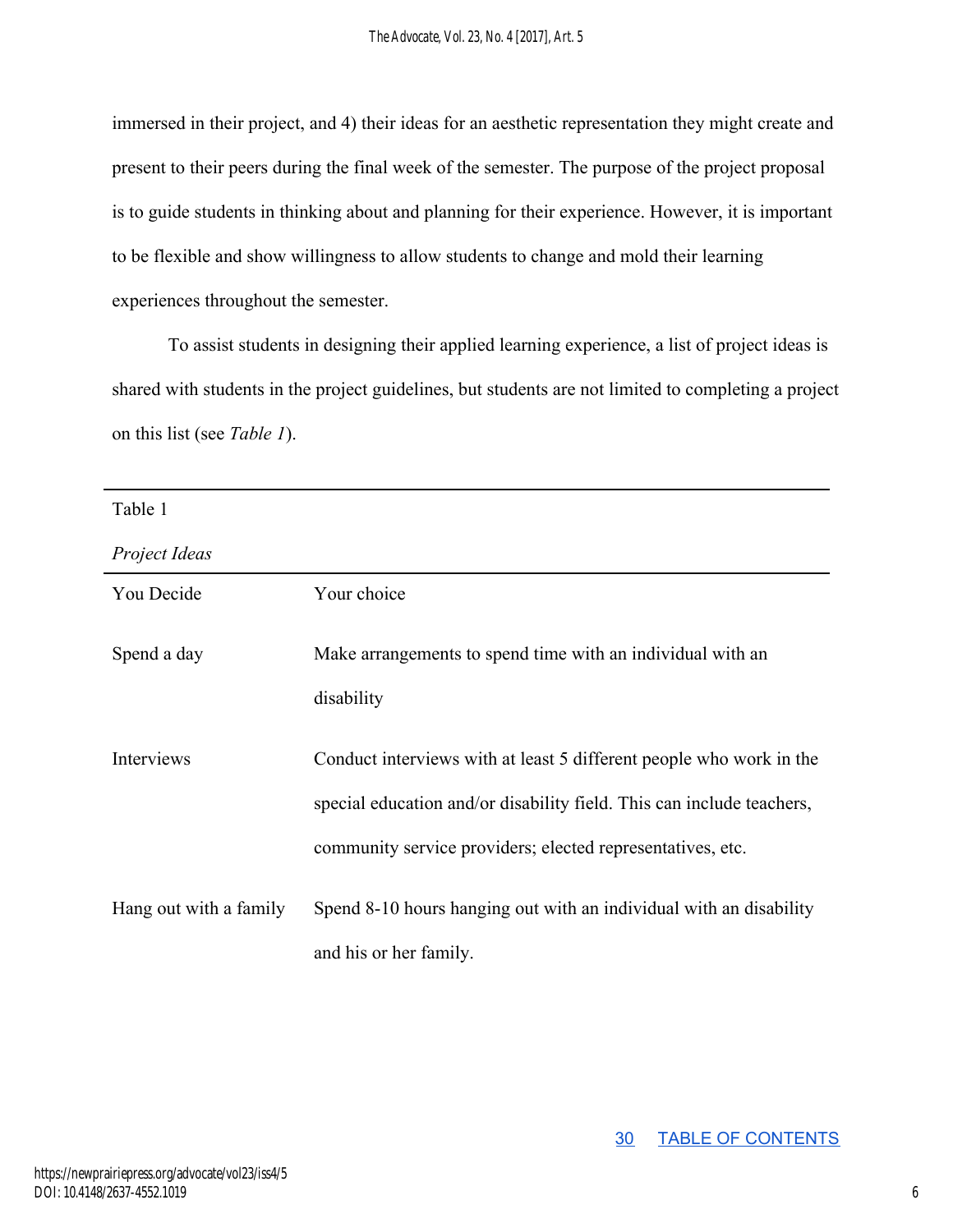- Volunteer Spend a day volunteering at a community organization that is focused on supporting individuals with disabilities. There are thousands of possibilities.
- Community Assessment You are to select at least three community locations (examples listed below) and evaluate their accessibility in the following areas: Physical; Language (including use by those with visual and hearing impairments and those with English as a second language); Cultural (how do those of different cultures understand the environment?); Appropriateness of environment (can the artifacts meet the needs of all?); Readability (can those with reading difficulties understand written materials and signage?); Inviting staff for all who use the environment; other (be through and creative). Possible locations: Museums; Churches; Shopping Centers; Theaters/Cultural productions; Transportation; Business locations; Medical providers/hospitals; Book Store; Wal-Mart/Sam's; Other locations of daily living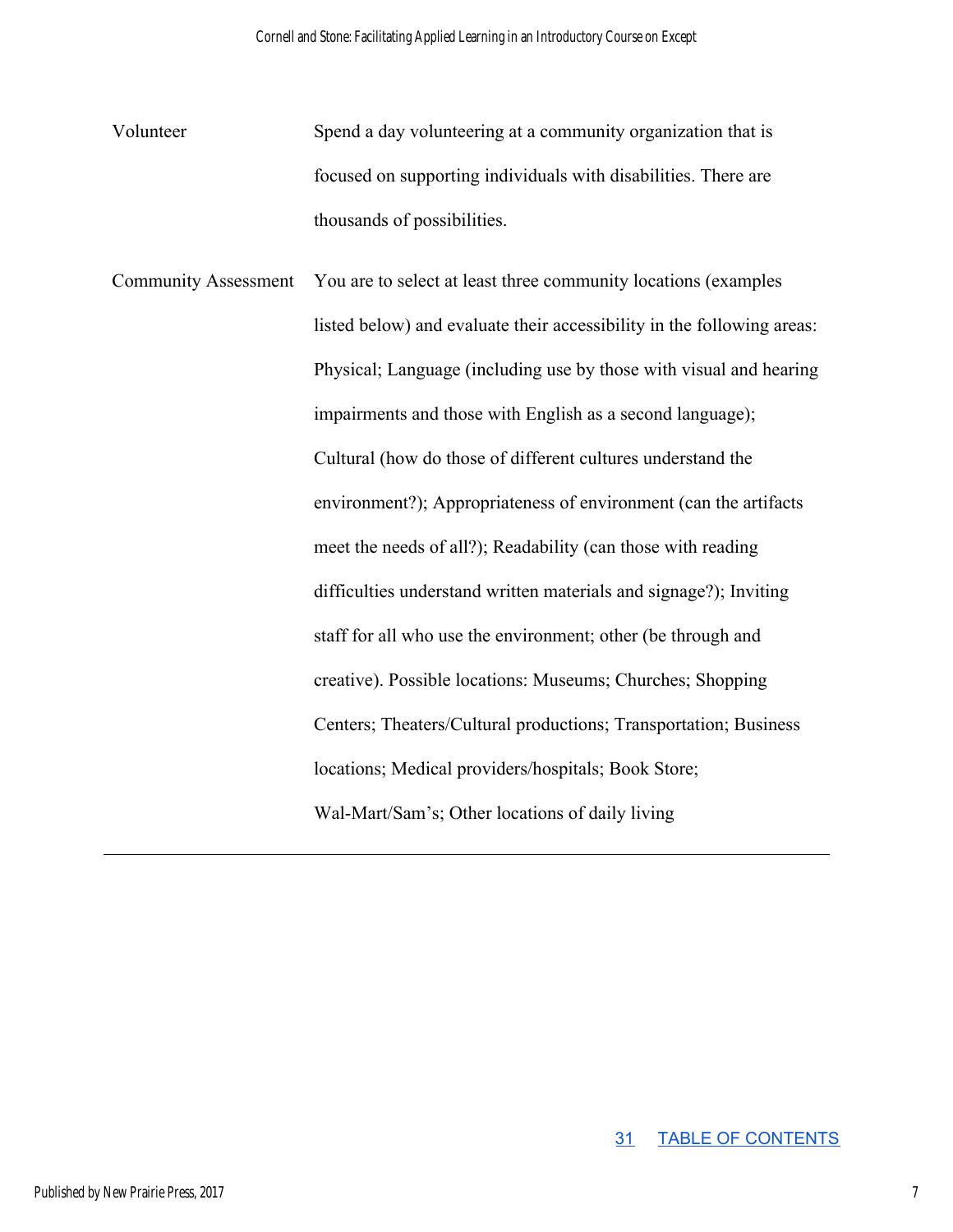#### **The Applied Learning Experience**

The applied learning aspect of this project is primarily demonstrated through the learning experience that is individually created by each student. Students are expected to spend at least 8 hours fully immersed in an instructor approved project of their choice. Consistent with the applied learning approach to education, the experience each student creates allows them to directly apply theories and information learned throughout their introductory course (Ash & Clayton, 2009). In addition, this applied learning experience takes the student out of the traditional hierarchical role of teacher-student and creates an experience in which the student is free to get to know individuals with disabilities as humans with unique characteristics and personalities. This hierarchical role shift is a critical aspect of the applied learning experience requirements for this project, as it is believed that this type of experience will allow preservice teachers to feel less stressed and more prepared to work with individuals who have disabilities in their future classrooms (Rao & Petroff, 2011).

Given that all students bring varied background knowledge, perceptions, and general worldviews to the college classroom, the importance of choice in the creation of the applied learning experience cannot be underestimated. This aspect of the project is intentionally designed to facilitate each student's individualized creation of knowledge, providing an opportunity to intentionally create meaningful learning experiences directly applicable to each preservice teacher's future career. Moreover, by giving students to opportunity to design their own applied learning experience, each is given the freedom to answer his or her own distinctive questions, build off current understandings, clarify current misconceptions, and/or enhance knowledge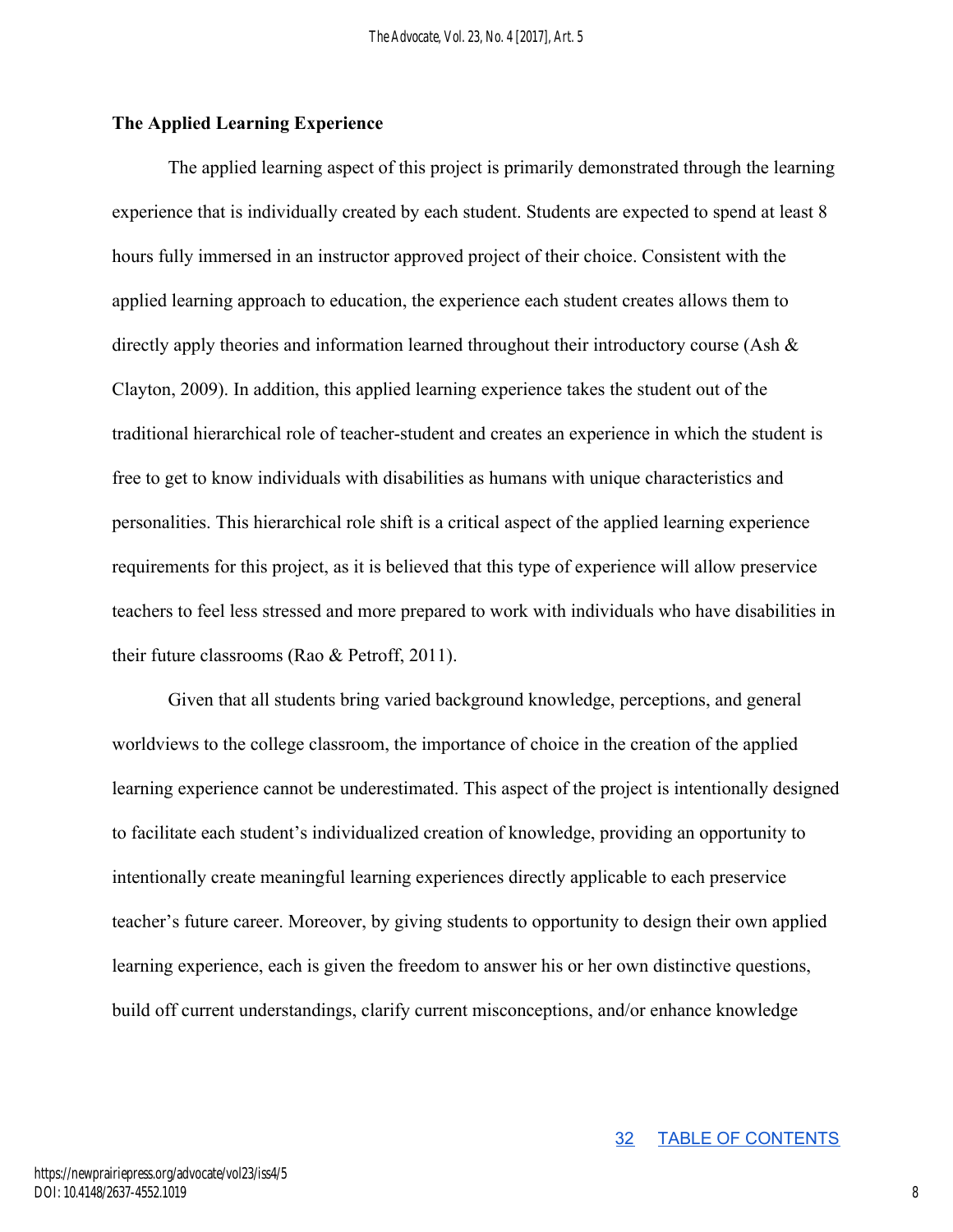about a particular topic related to disability that has been uniquely identified as important to individual understanding.

#### **Critical Reflection Paper**

After students complete the applied learning experience, they are asked to write a traditional 4-5-page paper including details of the unique experience as well as a critical reflection of what they learned through it. Ash and Clayton (2009) remind us that critical reflection is integral to applied learning as it makes applied learning educationally meaningful. Thus, the critical reflection process for the student choice project was purposefully designed to "generate, deepen, and document learning" (Ash & Clayton, 2009). Additionally, it was hoped that with prompting to critically reflect after this applied earning experience, students would articulate questions, confront bias, examine causality, contrast theory with practice, point to systematic issues, challenge simplistic conclusions, invite alternative perspectives, and produce tangible descriptions of new understandings related to individuals with disabilities and teaching these individuals in their future classrooms (Ash & Clayton, 2009; Ash & Clayton, 2009a and 2009b).

#### **Presentation of Aesthetic Expression of Learning**

During the last week of the semester students present an aesthetic representation of their critical reflection (e.g. what they learned from their project). Students are expected to aesthetically represent not what they did, but what they learned, in an original, fun, and creative way. The guidelines for the student choice project offer students several ideas for possible aesthetic representations, such as creating a movie, sculpture, drawing, collage, or a book. However, students are not limited to the list of ideas outlined in the project guidelines.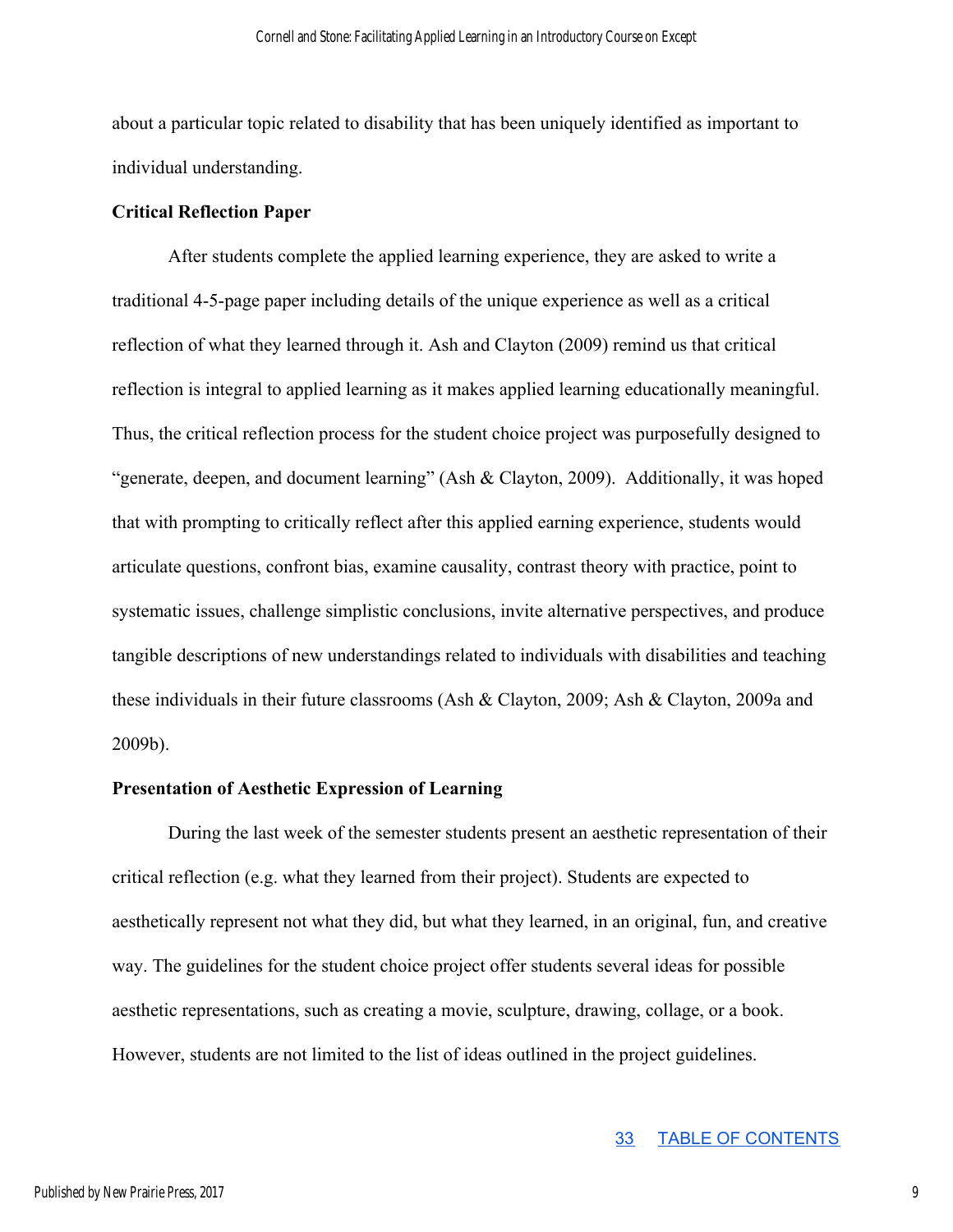Anderson and Krathwhol (2001) remind us that the act of "creating" is one of the most complex levels of thinking. Aesthetic expressions of learning foster learner's creating. Creative projects have shown to develop self-awareness (Shapiro et al., 2006) and increase rigor while also deepening understandings of course content and honoring students' individual strengths and experiences (Crim, Kennedy, & Thornton, 2013; Cuero et al., 2008; Cuero & Crim, 2008; Eisner, 1997). Thus, the aesthetic expression of learning component of the Student Choice Project was purposefully included to facilitate student reflections and discussion of their learning go beyond surface level considerations, and to assist students in making connections to their own growth as educators, as people, and as advocates. Although further study is needed, it is our belief that the presentation of students' aesthetic expressions of learning facilitates classroom discussion that are richer and have more depth. We believe the aesthetic representation creates a platform for discussion, making it easier for students to discuss concepts and personal insights.

#### **Student Choice Project Example**

In the following sections, we provide an example of how one student completed the components of the Student Choice Project. This example demonstrates the process for completion and how this project facilitated transformation of student perceptions, built awareness, and improved openness and objectivity in understanding individuals with disabilities. To maintain student confidentiality, we use a fictitious name when sharing this example.

#### **Student Choice Project Example: Alex**

**Project proposal**. Alex proposed to spend time in a special education classroom. She chose a low incidence classroom where the teacher was a fairly recent Kansas Horizon Award Winner. She explained that she had been in many classrooms throughout her life, but they were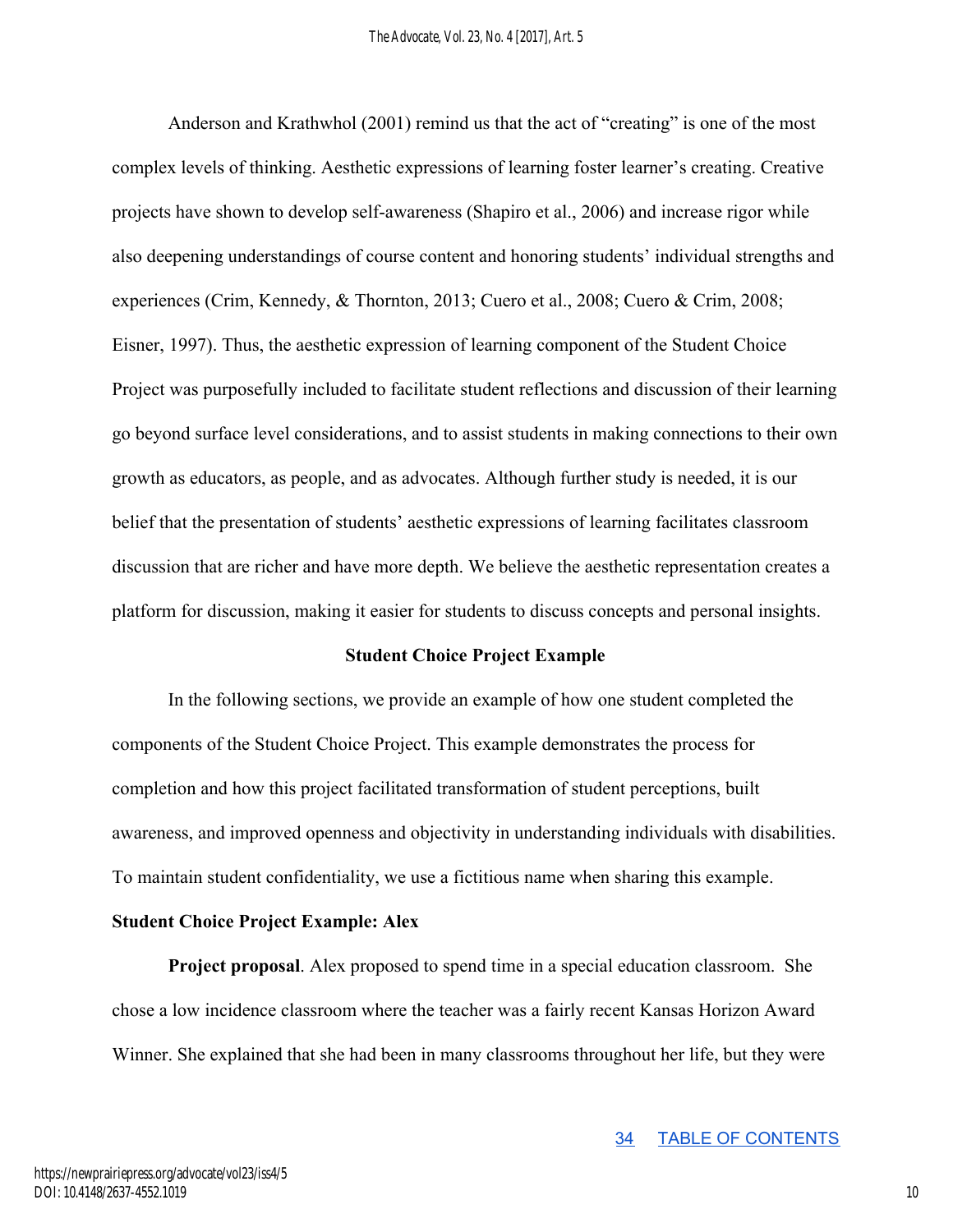all general education classrooms. She had seen accommodations and modifications in the general education setting, but she had come to the realization that she had no idea what happened when children were pulled from the classroom to receive other services. She was interested to know how her students might be spending their time while not in her class. Alex hypothesized that this experience would help her better understand them and their daily routine, as well as expose her to teaching strategies and practices which could help her become a better teacher.

Specifically, Alex proposed to spend all day on a Monday, as well as one Friday afternoon in the low-incidence special education classroom. Alex chosen to spend the full day in the classroom on Monday because it would be a "typical" day with a relatively normal schedule. She chose to also spend Friday afternoon in the classroom because this was when the teacher invited students from the general education classroom to participate in a cooking group with his class. Alex planned to document her experience with pictures. In her instructor feedback, Alex was alerted that some students are not allowed to have photos taken, and that this may not be a viable option due to Family Education Rights and Privacy Acts. Thus, Alex's instructor recommended that she decide on a different means of documentation.

For her proposed aesthetic representation, Alex was undecided. She had vague ideas of a collage or poster, but she remained unsure how to represent what she learned as she acknowledged the fact that she had yet to learn it. She did muse that she would like to return to her experience just before the presentation portion of her project, cook with the group again, and then perhaps bring some of the treats to share with her peers. Alex's instructor reminded her that showing what she did was different than representing what was learned and that she needed to be sure her aesthetic representation expressed her learning.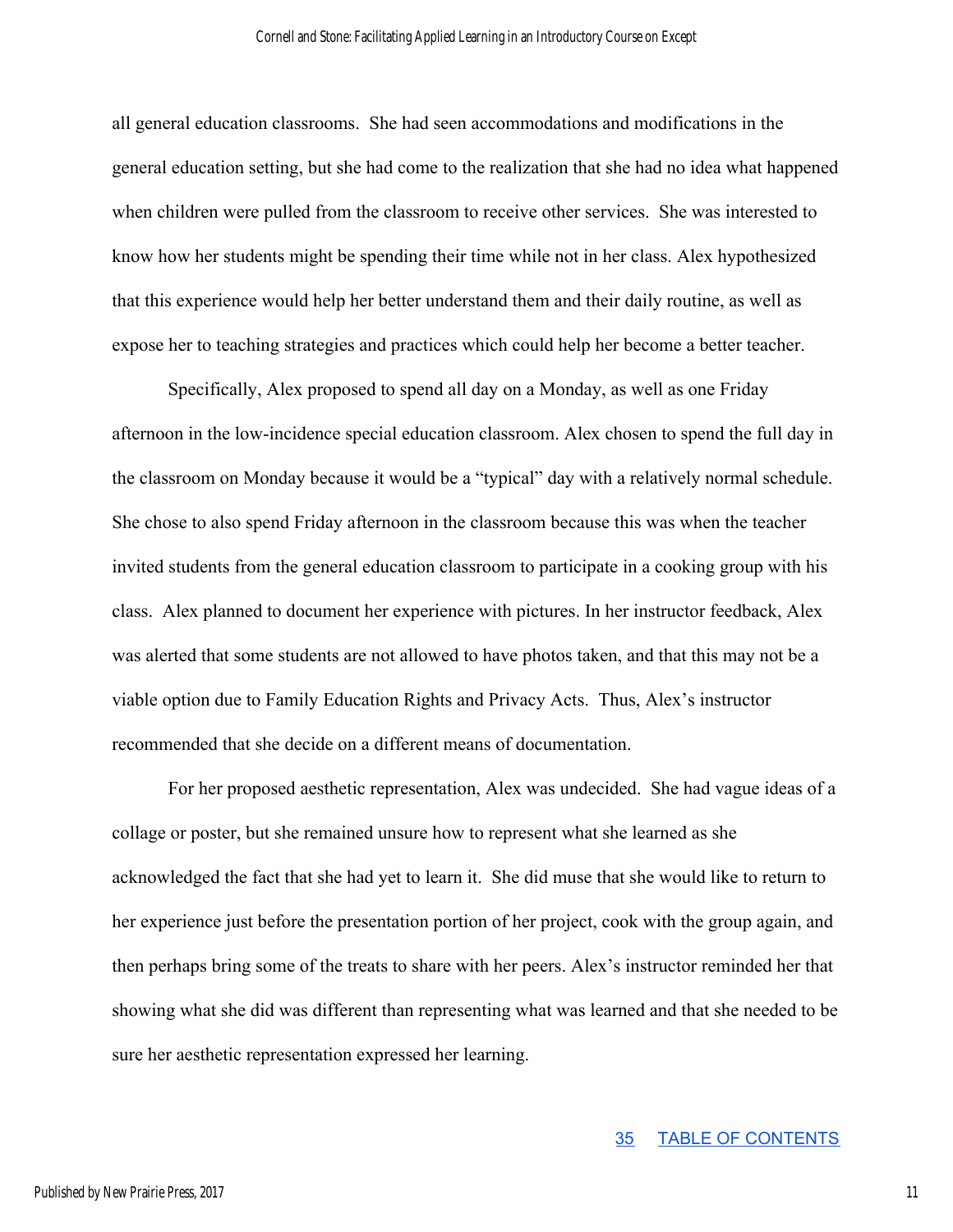**The applied learning experience.** Alex spent a typical school day in her proposed classroom. She found that students in the classroom had a variety of disabilities, which was different than what she had expected. She noted that students were not in the classroom full-time, and were "coming and going from the room constantly". She saw that the students came from different teachers, despite being in the same grade, and began to draw the conclusion that maintaining 10 schedules was a task she had not considered as part of the special education teacher's job. In the classroom, she was introduced to visual schedules and social skills games. Alex also observed academic instruction in math and reading. She saw accommodations and individualizations for these areas as well as those made for behavior issues. Alex was able to see children communicate using Augmentative and alternative communication devices (AAC), and she saw the classroom designed to facilitate naturalistic practice of communication skills. She was keen to note the way the teacher communicated with other professionals and the necessity therein. These observations were noted in her critical reflection paper, and they were further explained for their value and connection to her learning and future as a classroom teacher.

**Critical reflection paper**. Alex's critical reflection paper was filled with a heartfelt and sincere reflection on her experience. In six short pages of double spaced text, she was able to describe in detail her feelings and expectations before the project, clearly detail her time spent immersed in the experience, apply her knowledge from class to what she saw, and critically analyze her own thoughts and emotions.

To start, Alex simply reflected on her expectations of the project. As in her proposal, she was hoping to see teaching strategies and practices she may not otherwise be exposed to that would help her become a better teacher. She noted early, that her perception of what happens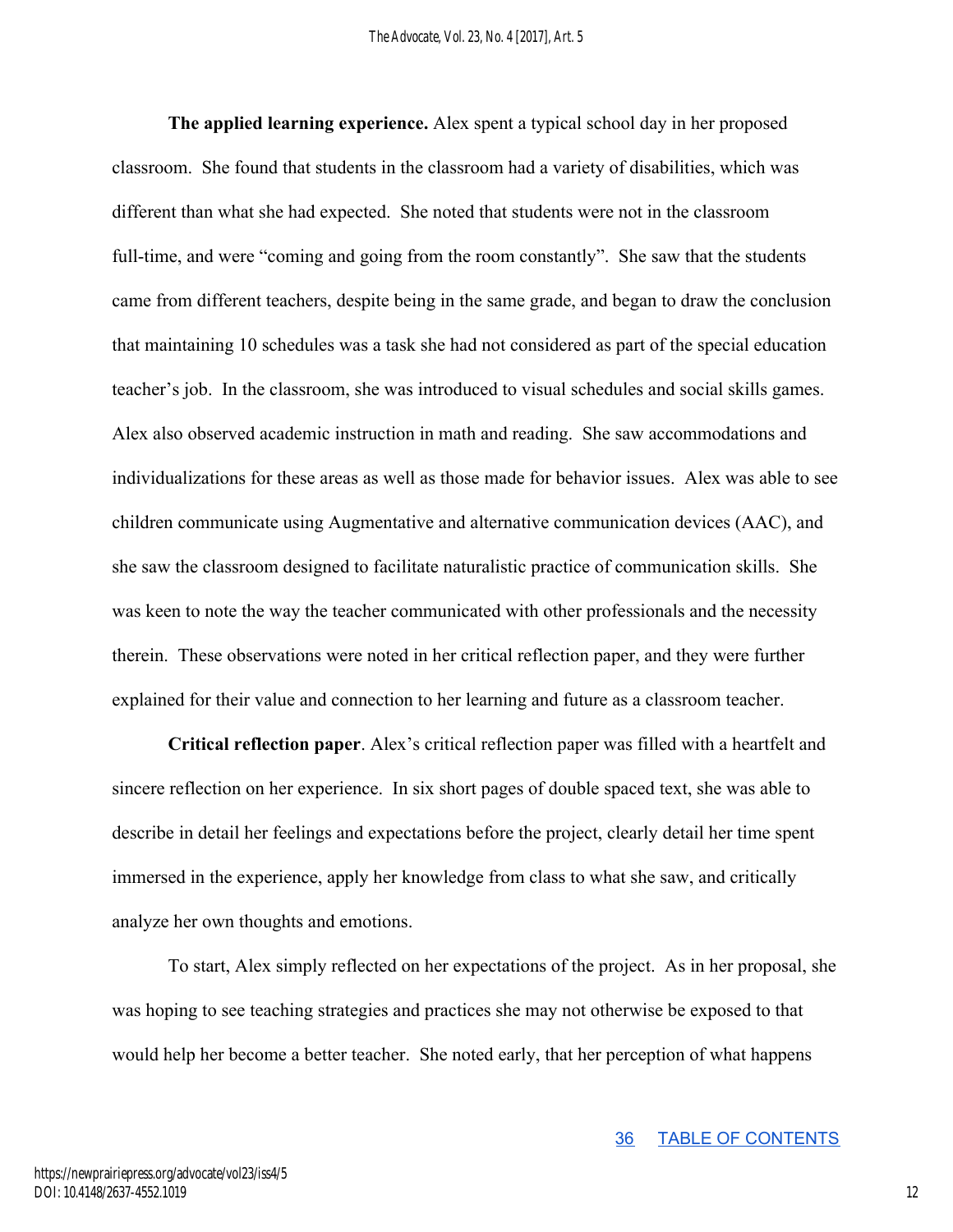with student scheduling was very one-sided. She realized as one student leaves her room, he or she must be arriving at another teacher's room. Truly, she had never considered how that looks on the other end or the coordination it must take to allow instruction to work on an individualized level and still fit with everyone's schedules. Alex realized communication with students, family, and staff is key to the success of all students.

The next realization for Alex came upon reflecting on her reaction to math and reading instruction, she stated:

I don't know why, but I was surprised that they did math and reading. I guess in my head when I imagined what they did in the special education classroom, I kind of thought circle time activities and spending time dealing with behavior problems would be the extent of their day.

She saw strategies being used such as manipulatives as well as extra time and shortened assignments, and she saw children reading on grade level, such that she stated:

Most of the students were very bright. I guess I probably had some preconceived notions going in that the students would be very slow or not understand very much, but I was completely wrong…I was amazed…I guess overall I was just surprised at how bright the students were.

In conclusion, Alex was pleased with her choice of experience. She felt she had a better understanding of the daily activities of a students in special education, thus meeting her original goal. Additionally, she felt she had a better understanding of this particular population of students with disabilities. Alex concluded her critical reflection with the following: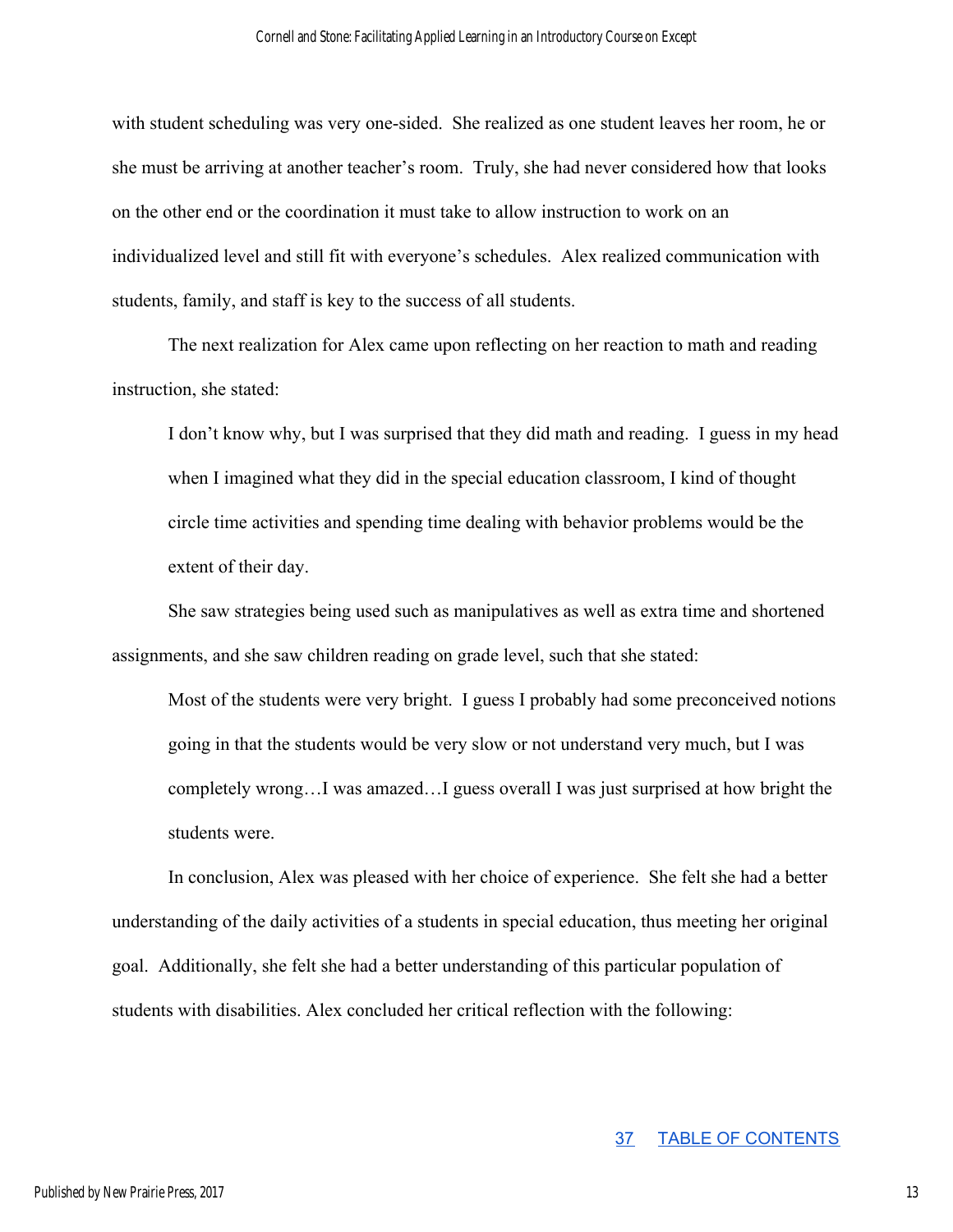I am very open-minded and I've said it a million times, "children with special needs are just like all the other kids; they are all just kids." But, I didn't realize in the back of my mind I still must have been judging them and expecting them to be, not dumb [sic], but just slower. This experience opened my eyes to really see that students with special needs really, truly are kids just like all the other kids.

**Presentation of aesthetic expression of learning.** Alex originally chose to focus on the communication aspect of her experience. She designed a fan of line drawings surrounding a cell phone. Each line drawing was connected to a stick, and each stick was one of a variety of colors (see Figure 1). Alex explained to the class during her presentation that this was meant to show her understanding that communication comes from any direction, can take any form, and looks different for each student. The amount of communication needing to take place between so many different people in order to give students the best opportunities for success made an immediate impact on her. However, after further reflection, Alex began thinking that her first representation was more about her future teaching and was not a critical analysis of herself, her interactions, and what she learned.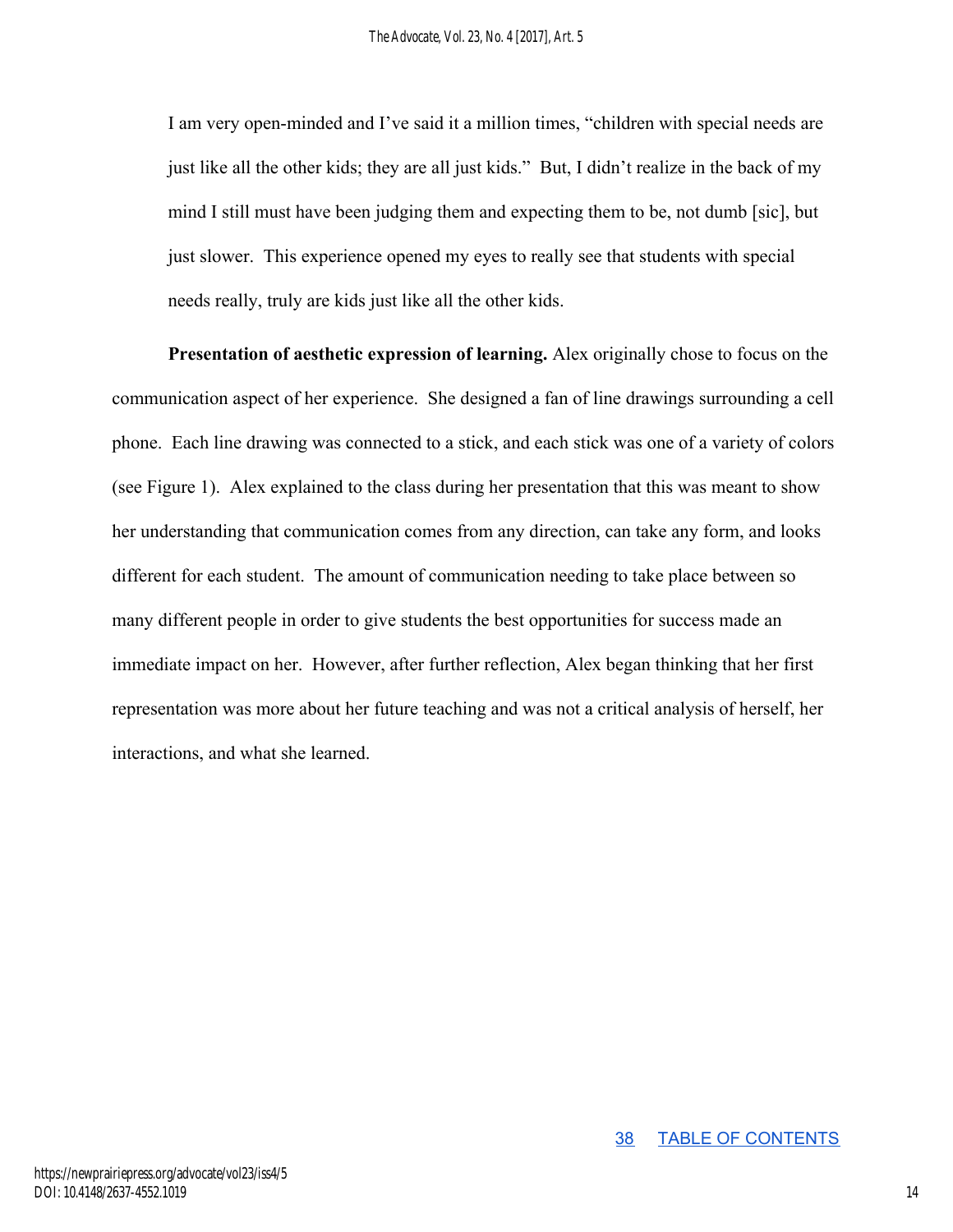

*Figure 1.* Alex's first aesthetic expression of learning

Alex stated that she reflected further and realized that it was a surprise and unexpected when she saw the students with disabilities as being capable and bright. She decided this was her biggest revelation, and she would need to reconstruct her project. Thus, Alex ended up creating a second aesthetic expression of her learning, which was a large silver board with the word joy in lights (see Figure 2).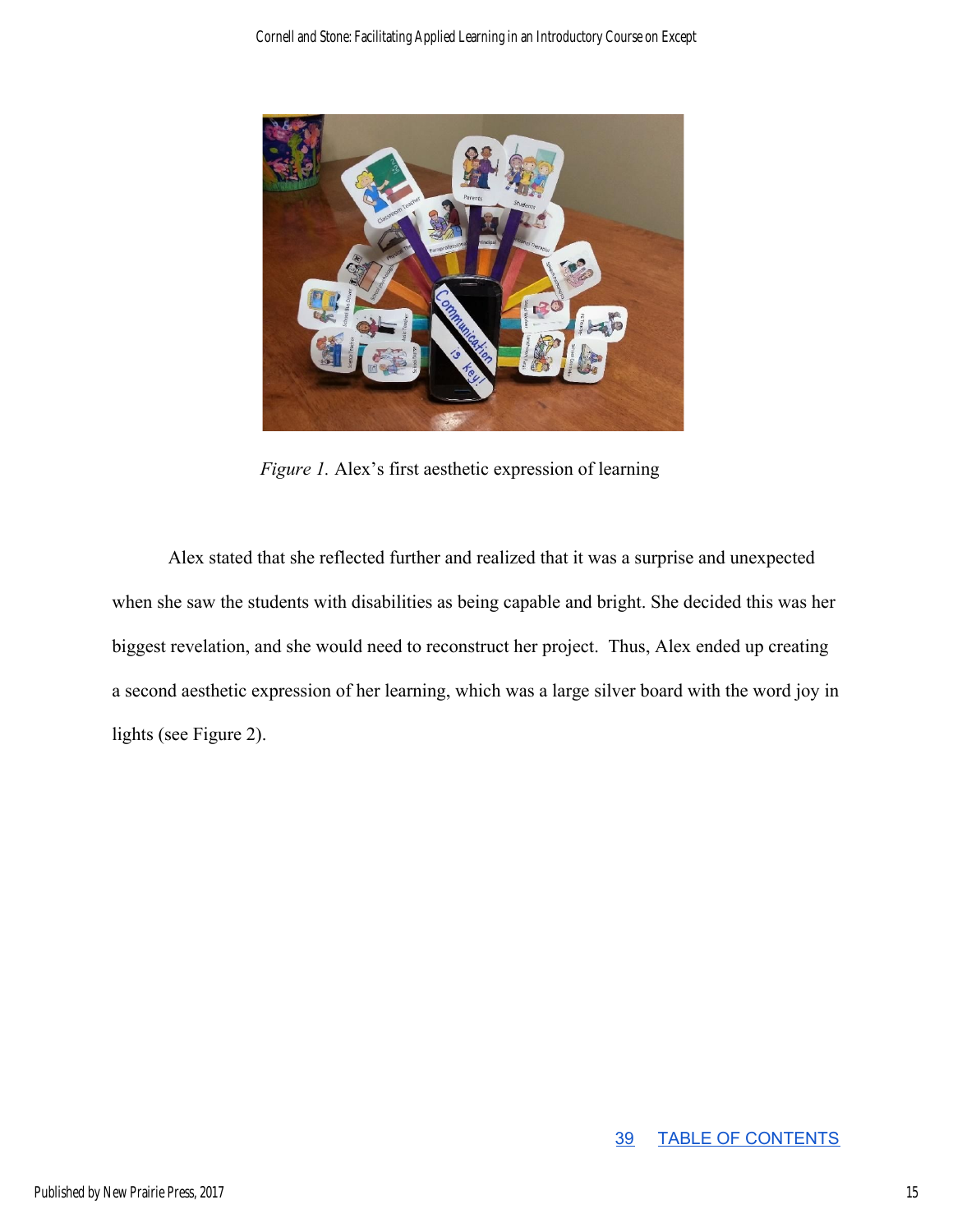

*Figure 2*. Alex's second aesthetic expression of learning

Alex noted that her biggest realization came when she was thinking to herself how "bright" the students were. As discussed earlier, she then had to reflect that her surprise in this matter meant that somewhere, she held the belief that this was not a possibility for these children. She wanted her second project to be bright, not just in color spectrum, but really bright. This way, it would shine with no doubt. She chose the word "joy" because she saw that the children in the class and how they enjoyed school. She wanted everyone to know, that the classroom was a happy place. The children were happy to be there. Peers were happy to visit. The brightness and the joy "came through" to her, and she found herself now realizing she had to learn that what she had always thought she had believed, was something she had to be shown.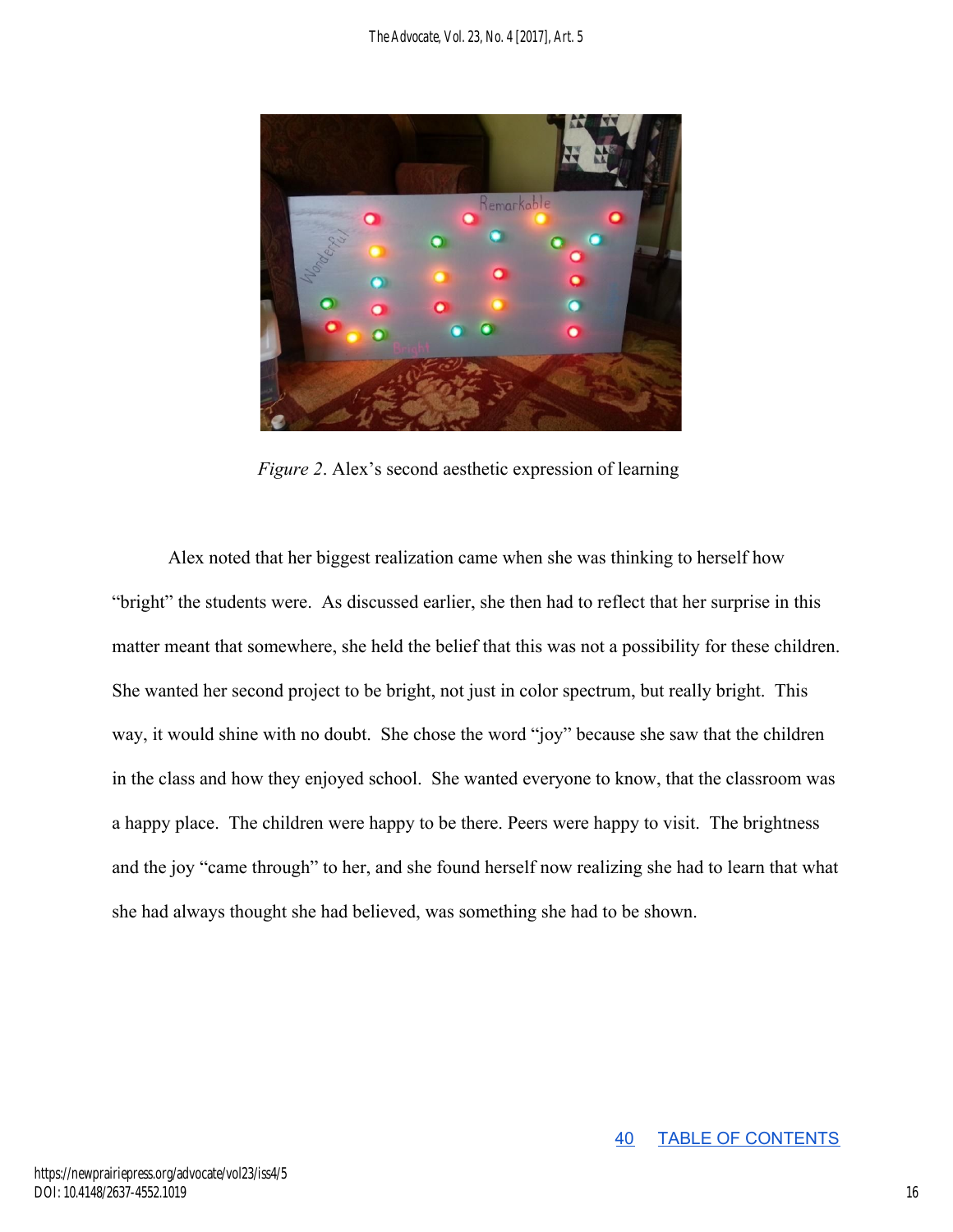#### **Conclusion**

This paper shares an innovative student choice project, grounded in the principles Universal Design for Learning completed by undergraduate students in an introductory course about disability and special education. The student choice project was intentionally designed to enhance the preparation of preservice general education teachers to increase readiness to work with students with disabilities in inclusive classrooms. More specifically, the objective of the project was to transform perceptions and build awareness through engaging students in an applied learning experience of their choice and discussions of critical reflections derived from the experience.

The applied learning experience chosen and individually designed by each student resulted in differentiated learning. As intended, each student learned something different and unique, enhancing their own personal understanding while creating meaningful connections for each individual. Students appreciated the opportunity to be self-directed in their choice of project as it applied to personal interests and strengths. In addition, this applied learning experience placed students outside of the traditional teacher-student hierarchical role, while giving them direct experience with an individual with a disability or insight into the disability community.

It is evident that this project had dramatic changes in student perceptions. Primarily, the project deconstructed disability in that it assisted students in seeing individuals with disabilities as people and less as a label, a disability or a problem to be fixed. It created a way for students to interact with individuals in a person-centered way to see that they are people and not project or puzzles to be figured out. From discussions with students and preliminary analysis of data, we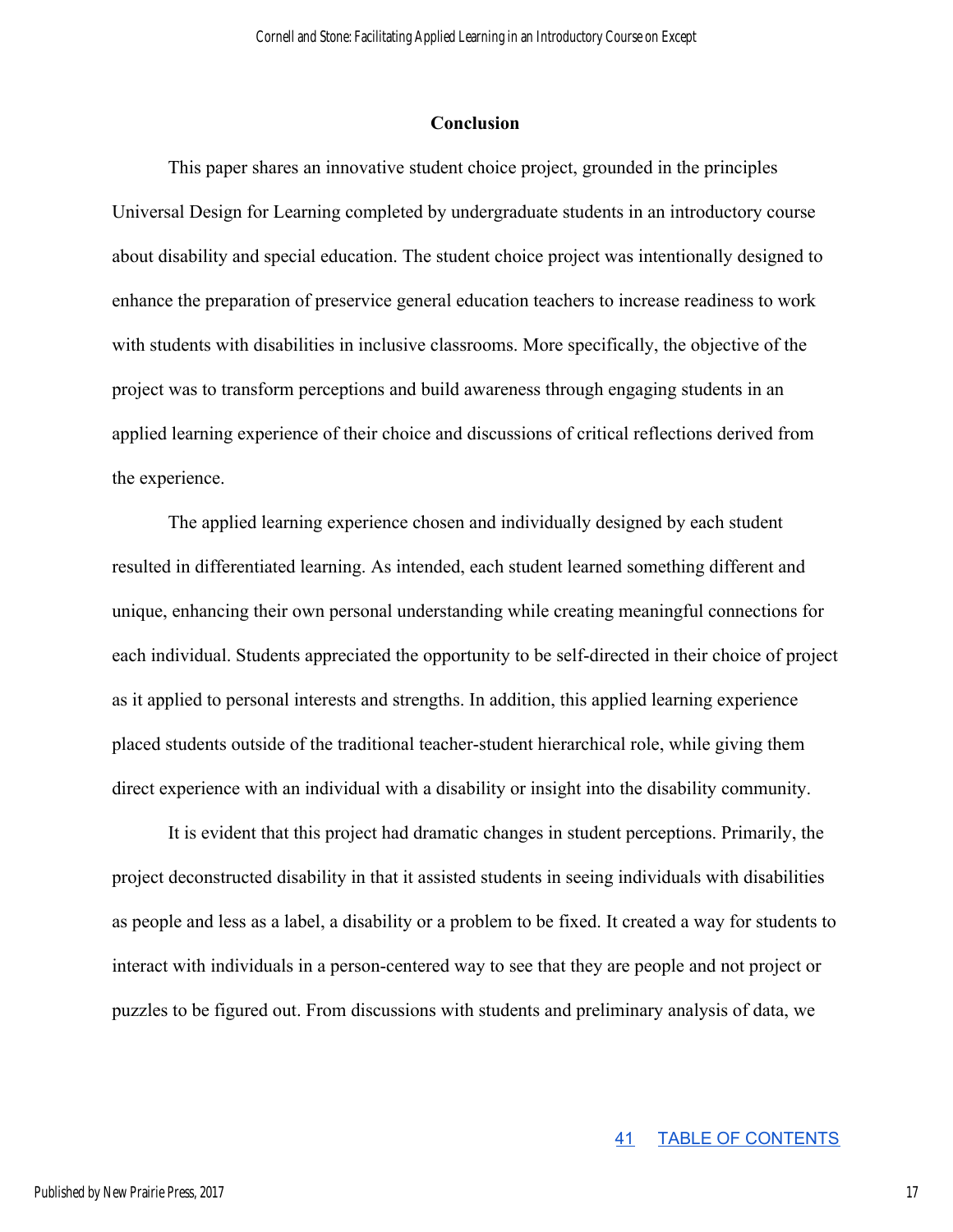predict that these preservice teachers will feel more at east as educators in inclusive classrooms in the future.

This project collectively, through the freedom to choose and critically reflect through the presentation of an aesthetic expression of learning, facilitated a unique platform for students to be more open to discussing their learning at a deeper level. The creativity required in completing the aesthetic expression of learning prepared students for having discussions about their feelings, biases, and their own constructions of meaning and worldviews. We believe there is much more to understand about how creativity fosters reflective thinking. Future studies might consider comparing the quality of student reflections and discussion with and without aesthetic expression of learning requirements.

Our goal through writing this paper is that other university teaching faculty might consider similar projects that facilitate applied learning experiences in order to enhance the preparation of preservice general education teachers in teaching students with disabilities. Although more rigorous study is needed to determine if this project improves actual levels of readiness for teaching in future inclusive classrooms, we believe the project examples we have shared demonstrate the likelihood that preservice teachers will be better prepared.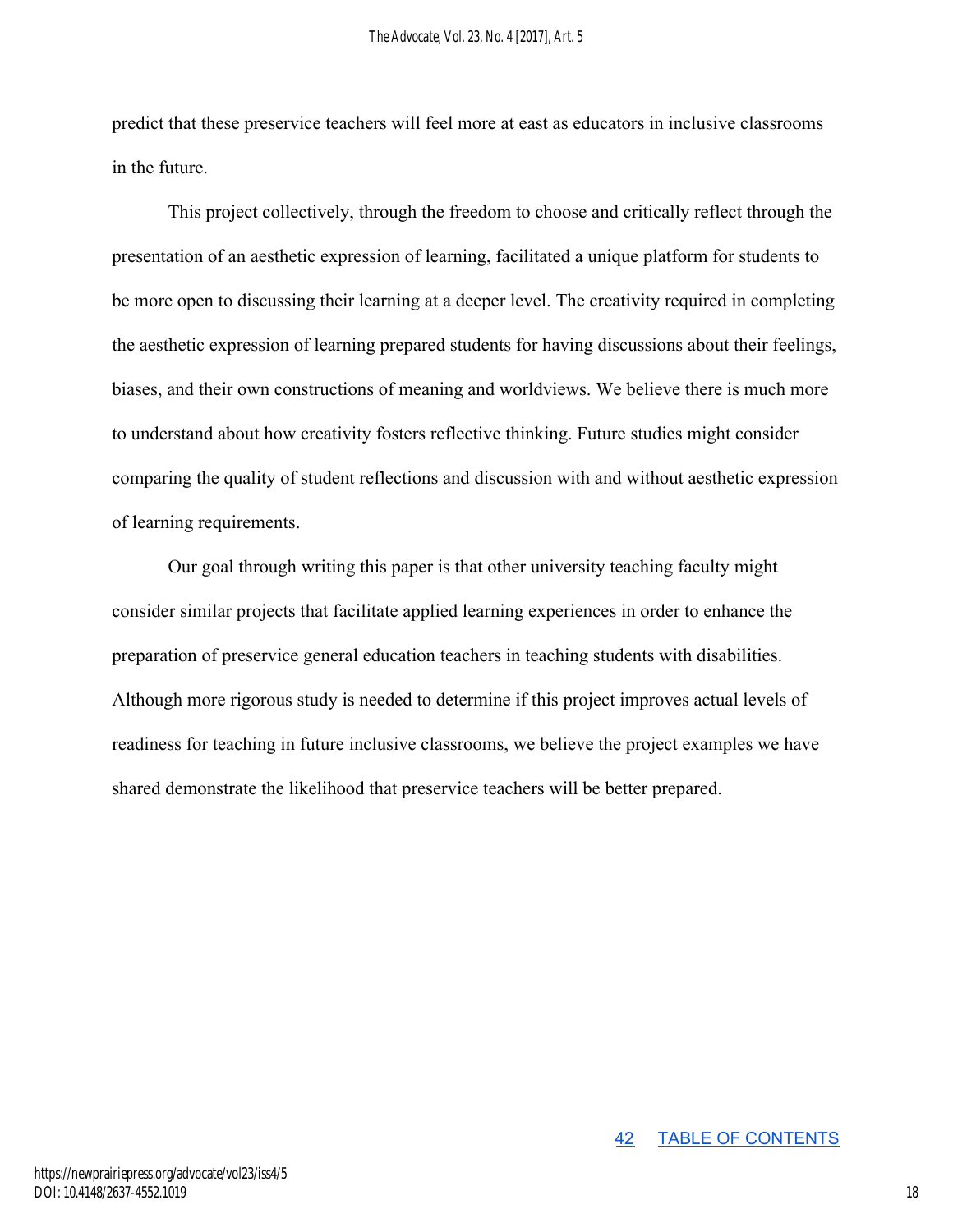#### References

- Ash, S. L., & Clayton, P. H. (2009). Generating, deepening, and documenting learning: The power of critical reflection in applied learning.
- Ash, S. L., & Clayton, P. H. (2009a). *Learning through critical re ection: A tutorial for students in service-learning.* Raleigh, NC. (Available from http://www.curricularengagement.com/Publications.html)
- Ash, S. L., & Clayton, P. H. (2009b). *Learning through critical re ection: A tutorial for students in service-learning (Instructor version)*. Raleigh, NC. (Available from http:// www.curricularengagement.com/Publications.html)
- Anderson, L. W., & Krathwohl, D. R. (Eds.). (2001). *A taxonomy for learning, teaching, and assessing: A revision of Bloom's taxonomy of educational objectives*. New York: Addison Wesley Longman.
- Barnes, M.E. (2016). The student as teacher educator in service-learning. *Journal Of Experiential Education*, *39*(3), 238-253.
- Bullough, J.R. Young, J. & Draper, R.J. (2004). One-year teaching internships and the dimensions of beginning teacher development. *Teachers & Teaching, 10*(4), 365-394.
- Crim, C. L., Kennedy, K. D., & Thornton, J. S. (2013). Differentiating for Multiple Intelligences: A Study of Students' Understandings through the Use of Aesthetic Representations. *Issues in Teacher Education*, *22*(2), 69.
- Cuero, K. K., Bonner, J., Smith, B., Schwartz, M., Touchstone, R., & Vela, Y. (2008). Venturing into unknown territory: Using aesthetic representations to understand reading comprehension. *International Journal of Education & the Arts, 9*(1), 1-23.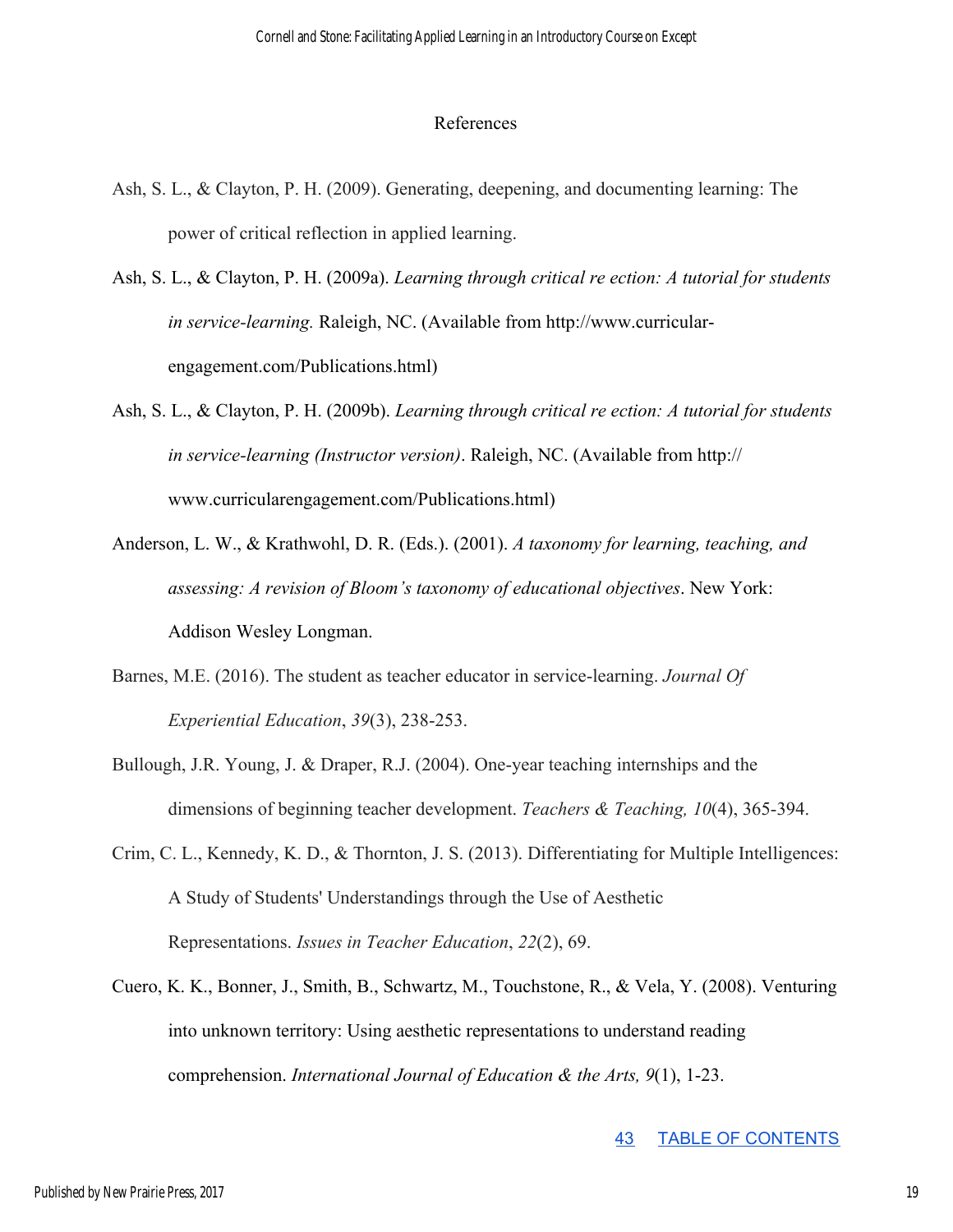- Cuero, K. K., & Crim, C. L. (2008). "You wish it could speak for itself ": Examining the use of aesthetic representations in an elementary teacher preparation program. *Issues in Teacher Education. 17*(2), 117-140.
- Darling-Hammond, L. (2014). Strengthening clinical preparation: The holy grail of teacher education. *Peabody Journal of Education*, *89*(4), 547-561.
- Eisner, E. W. (1997). Cognition and representation: A way to pursue the American dream? *Phi Delta Kappan, 78*(5), 349-353.
- Feiman-Nemser, S. (2001). From preparation to practice: Designing a continuum to strengthen and sustain teaching. *Teachers College Record*, *103*, 1013-1055.
- Forlin, C., & Chambers, D. (2011). Teacher preparation for inclusive education: Increasing knowledge but raising concerns. *Asia-Pacific Journal of Teacher Education*, *39*(1), 17-32.
- Horn, E., & Banerjee, R. (2009). Understanding curriculum modifications and embedded learning opportunities in the context of supporting all children's success. *Language, Speech, and Hearing Services in Schools*, *40*(4), 406-415.
- Korthagen, F., & Kessels, J. (1999). Linking theory and practice: Changing the pedagogy of teacher education. *Educational Researcher*, *28* (3), 4-17.
- Rao, S., & Petroff, J. (2011). He is more like us, looking for a person to date and eventually share his life with': perspectives of undergraduate students on being a member of a 'circle of support. *Disability & Society*, *26*(4), 463-475.